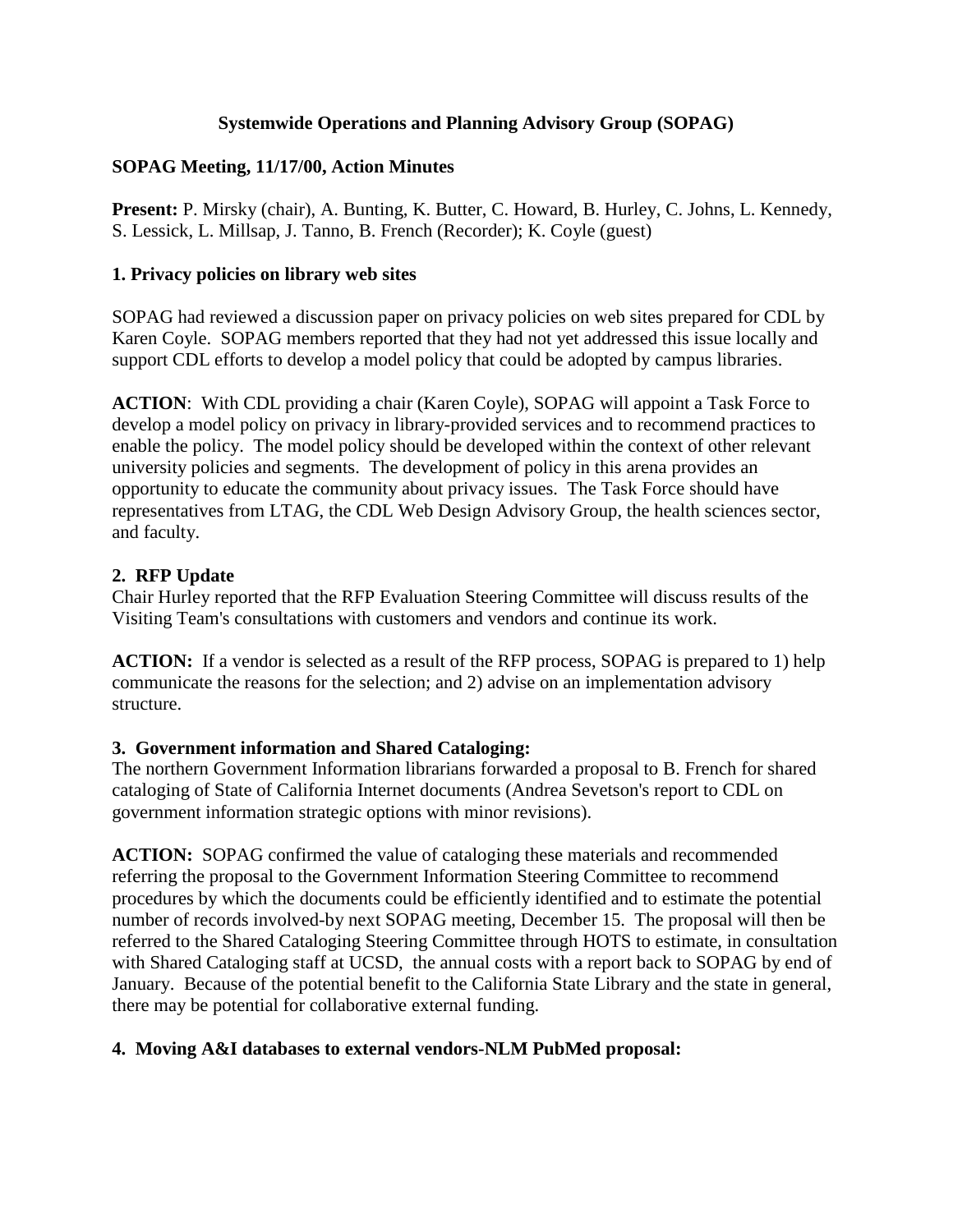The University Librarians endorsed efforts by the health sciences librarians to work with NLM to achieve additional functionality that would optimize PubMed for the UC community. Staff implications of this technical work needs to be specified.

**ACTION:** Bunting will contact Lucier for the name of CDL technical staff for the task force and the health sciences librarians for other members.

## **5. Request:**

K. Butter reported that the undergraduate Request is proceeding well, that the Request Project Team has completed a "triage document" to help library staff solve Request anomalies, and that use of Request is increasing. The RFP for consortial borrowing software is moving forward with responses due November 17. The Desktop Delivery project team is investigating software from five vendors. Butter prepared a report on Request for SLASIAC that was well received. SLASIAC passed a resolution that "recommends that all UC library users be encouraged to use the WWW Based Request service as the preferred method for placing their UC intercampus library borrowing requests" and "that campuses make every effort to complete the transition to WWW Based Request by the end of the 2000-01 academic year." [Note: SLASIAC resolutions are formally communicated to the University's Provost with copies to the University Librarians. SLASIAC members, including representatives from the Academic Council UCOL, and LAUC, may communicate with their constituencies.]

### **6. CDL Directory - campus contributions:**

Although not all campuses will contribute manual records to the Directory, SOPAG endorses the plan for CDL to enable shared Directory building.

**ACTION:** French to ask L. Farley to revise the Directory Update procedures, distribute them to SOPAG and to solicit SOPAG for the names of designated Directory record submitters.

#### **7. CDL Joint Steering Committee on Shared Collections/Shared Content**

a. Use data. B. French reported that CDL has had to defer the scheduled January provision of "click through" use data capability (i.e., number of "click throughs" from CDL Directory or article links) by journal title. Use data remain very important to the JSCSC for evaluating new resources in considering the next generation of business models for e journals. Analyzing vendor-supplied use data is a major task of the Resource Liaisons. They should be prepared to report 2000 use data between January 15 and February 15.

**ACTION:** SOPAG asked to be notified of the call to Resource Liaisons with reference to the list of Resource Liaisons.

b. Publisher negotiations. B. French reported that Taylor & Francis (Routledge, Carfax, etc.) paper subscriptions in UC libraries increased 5.6% between 1999 and 2000. Such increases in revenue will decrease the CDL's leverage in obtaining systemwide access to all titles for all campuses.

c. Serials aggregator. CDL has completed its agreement with Ebsco to negotiate systemwide access and licenses for a selected number of e journal publishers.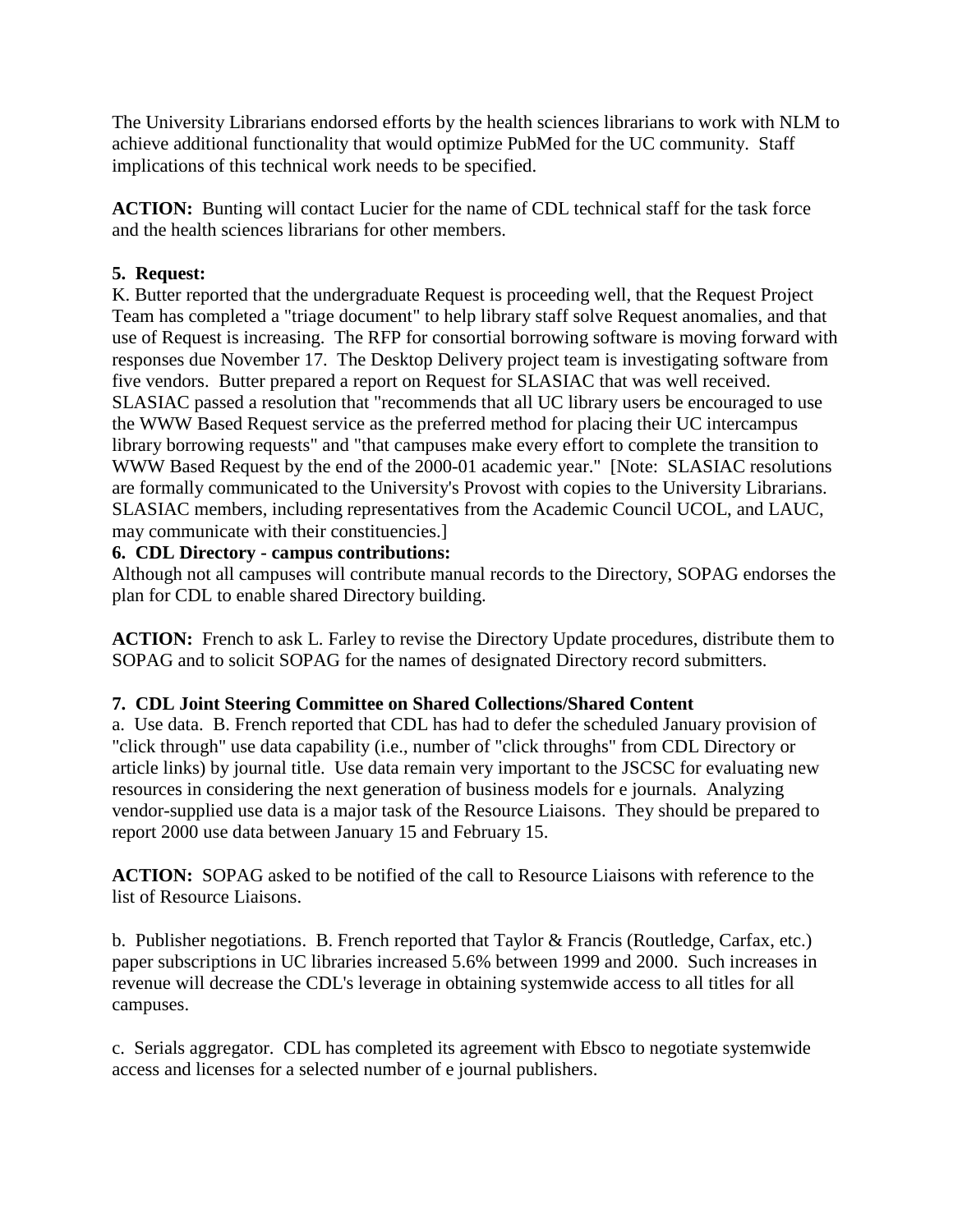d. OAC. SOPAG confirmed names of campus Project Managers for the California Cultures Project.

### **8. Resource Sharing issues**

a. Regional Library Facilities counting.

**ACTION:** SOPAG will refer draft "Guidelines for Recording ILL Lending Transactions for the Regional Library

Facilities" developed by SRLF and NRLF to the Resource Sharing Committee for comment, especially on the differences between RLF and campus counting.

**ACTION:** Mirsky to refer to RSC.

b. ILL workshop; Hughes report follow-up. A. Bunting reviewed all of the 1996 "Hughes Report" recommendations on interlibrary loan. Nearly all have been accomplished.

**ACTION:** A. Bunting will modify the report and distribute it to SOPAG and RSC for additional comment. The final version will be reviewed by SOPAG in December, prior to transmittal to ULs.

c. Circulation Advisory Group. SOPAG supports development of a "best practices" workshop for circulation staff.

d. Special Collections ILL guidelines. Bunting reported that RSC will be revising the guidelines developed by HOSC. Jorgensen will attend the upcoming HOSC meeting to gather more background information on HOSC concerns/intent. RSC will prepare a final version of the guidelines for SOPAG's December meeting.

# **9. Workshops and groups**

**ACTIONS:** P. Mirsky will send reminders to all-campus groups that if they and their subgroups are planning to propose all-campus workshops they should plan early and submit plans and budget proposals as soon as possible. Such workshops should not all occur in June. SOPAG will consider guidelines for all-campus workshops at its next meeting.

a. Metadata Workshop committee.

**ACTION:** Larry Millsap will be the SOPAG liaison to this group.

# **10. Digital Preservation Task Force**

Chair B. Hurley reported that the group is on hold until the RFP evaluation is completed.

# **11. Collection Management Initiative**

C. Johns reported that the CMI proposal has gone to the Mellon Foundation. She is prepared to visit the

campuses to discuss the initiative with library staff and faculty.